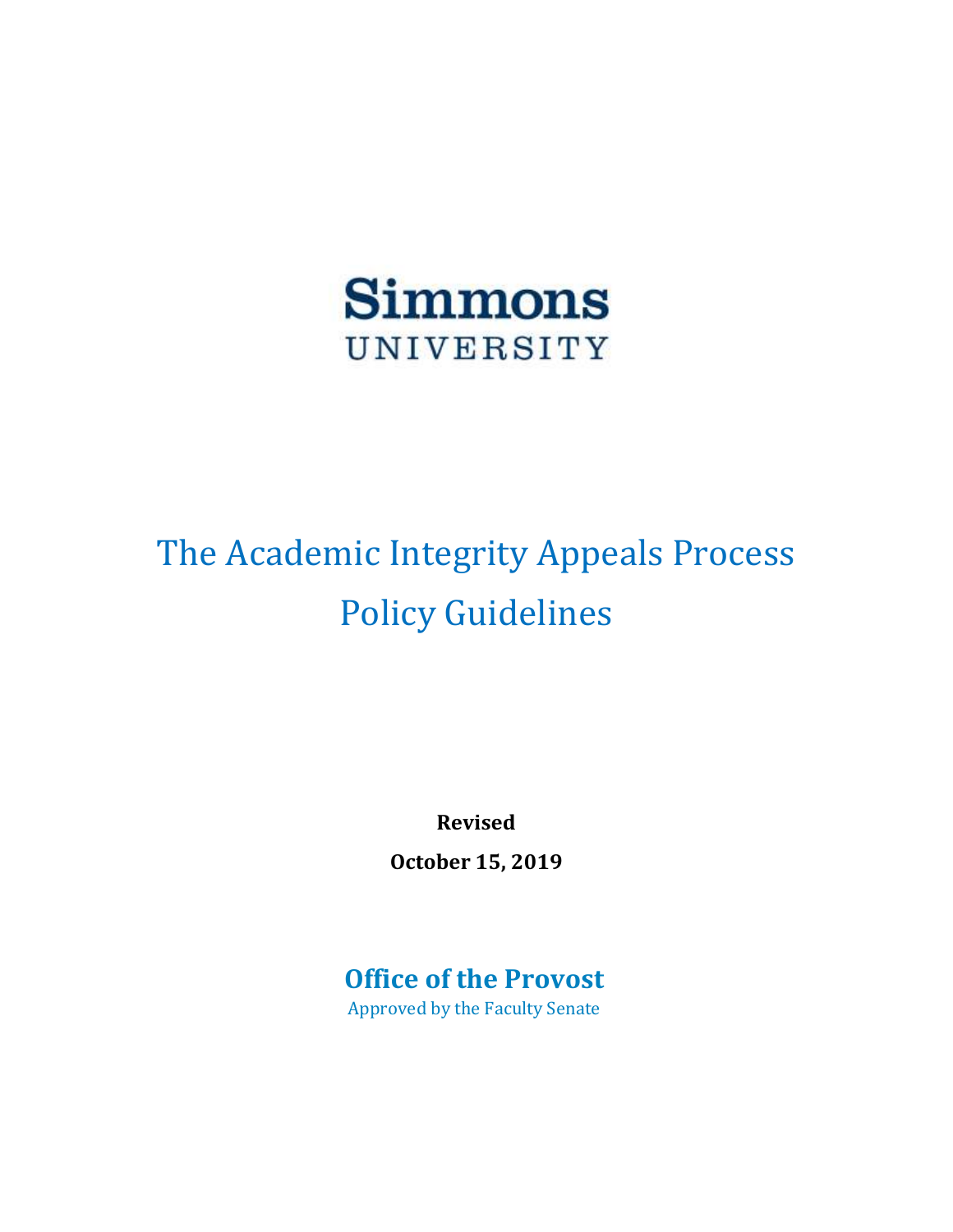#### **Simmons University Appeals Process for Academic Integrity Violations**

When students charged with alleged academic integrity violations receive a final outcome & sanctions letter for their case, they will also be notified of their option to file an appeal should they choose not to accept the sanctions. The steps for an appeal are as follows.

## **Track I: For sanctions that do not include separation from the University**

- **A. First Level Appeal** (for determinations made by faculty and program directors; these sanctions do not include suspension or dismissal from the university),
	- The student may appeal faculty sanctions to the School/Program Review Board/Committee ("Local Committee") by sending a formal Letter of Appeal to the Local Committee within five (5) business days of receiving the final sanctions letter. If the student fails to submit the letter within the specified time, the findings and sanctions will stand—not subject to an appeal.
	- The student should include in the appeal letter a summary of the academic integrity incident, the nature of the allegations, the supporting evidence and the reasons they are challenging the findings and/or sanctions.
	- The Local Committee will review all the extant evidence and make a determination only on the evidence and written record used to determine the original findings and sanctions.
	- The Local Committee may:
		- o Uphold the findings and the sanctions
		- o Uphold the findings but modify the sanctions
		- o Reject the findings and dismiss the case altogether

If the findings and sanctions are upheld or modified, they are effective immediately upon the decision of the Local Committee, and the committee chair will send a notification to the student, instructor, College Dean, and Director of Academic Integrity (DAI).

If the findings are dismissed, the student's record will show no evidence of the allegation of academic integrity violations for that particular case.

- **B. Second Level Appeal** (for determinations made by the Local Committee, these sanctions do not include suspension or dismissal from the university):
	- A student who *does not accept responsibility* for the academic integrity violation may appeal the Local Committee's decision to the College Dean by writing a formal Letter of Appeal to the Dean within five (5) business days of receiving the Local Committee's response to the initial appeal letter. If the student fails to submit the letter within the specified time, the findings and sanctions will stand—not subject to an appeal.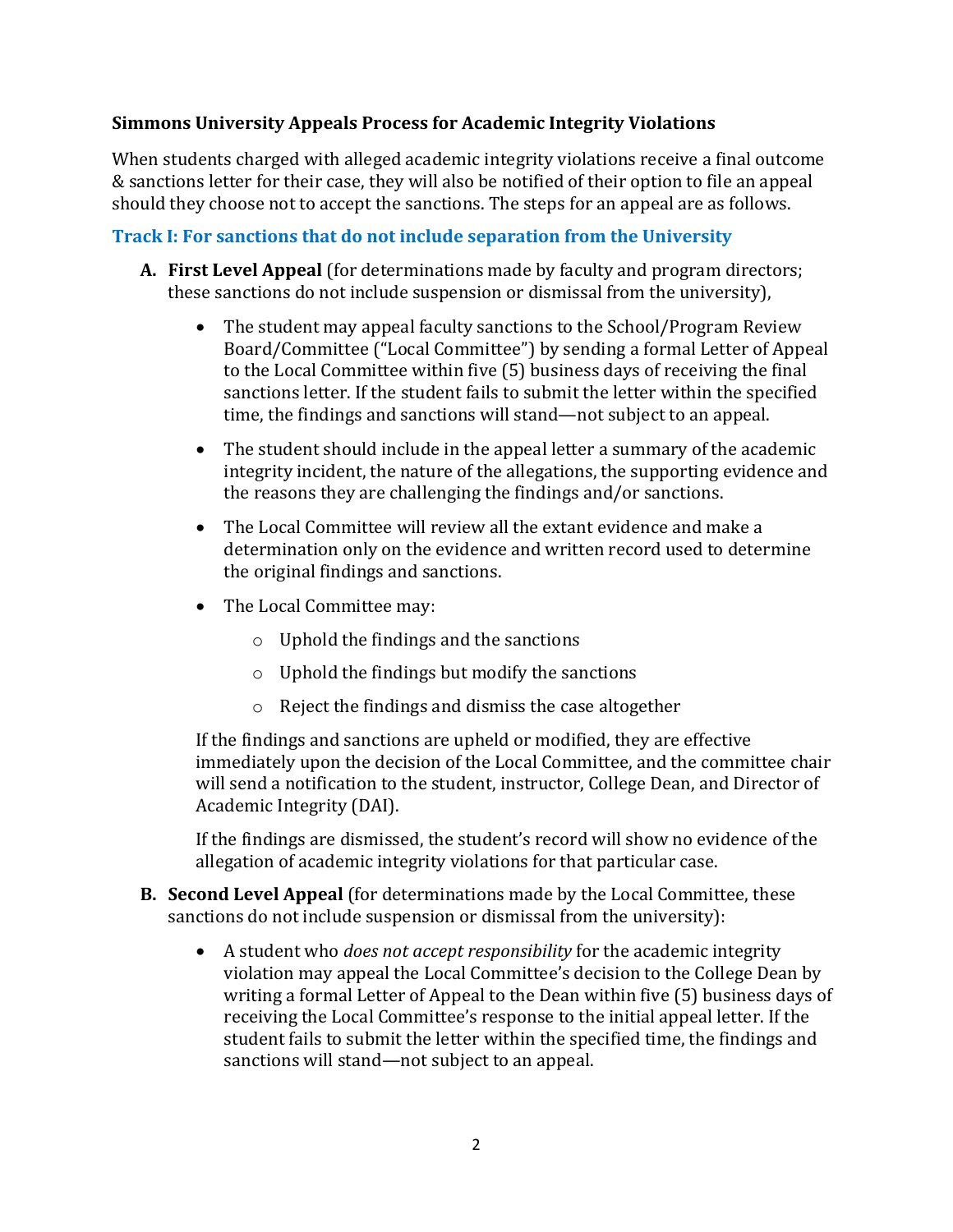The Appeal will be accepted for review only after satisfying one of the three following conditions:

- o Presentation of relevant new evidence that was previously unavailable
- o Submission of evidence that the findings were not based on the facts presented
- o Presentation of a procedural error that compromised the fairness of the process

The student should address in the appeal letter the nature of the allegations, the supporting evidence, the findings, the sanctions, and/or any presumed error in due process.

- A student, who *has accepted responsibility* for the academic integrity violation, can appeal only the actual sanctions *(A sanction is reconsidered only if there is clear evidence of bias or if the sanction is unusually disproportional to the infraction).*
- The Dean will review all of the extant evidence and make a determination concerning the reasonableness of the findings and sanctions.
- The Dean may:
	- o Uphold the findings and the sanctions
	- $\circ$  Uphold the findings but modify the sanctions
	- o Reject the findings and dismiss the case altogether

If the findings and sanctions are upheld or modified, they are effective immediately upon the decision of the Dean, and the Dean will send a notification to the student, instructor, and DAI.

If the findings are dismissed, the student's record will show no evidence of the allegation of academic integrity violations for that particular case.

- **C. Third Level Appeal** (for determinations made by the College Dean, these sanctions do not include suspension or dismissal from the university):
	- A student who has *not accepted responsibility* for the academic integrity violation may appeal the decision of the College Dean to the Academic Integrity Board (AIB) by writing a formal Letter of Appeal to the AIB within five (5) business days of receiving the Dean's response to the second appeal letter. If the student fails to submit the letter within the specified time, the findings and sanctions will stand—not subject to an appeal.

The Appeal will be accepted for review only after satisfying one of the three following conditions:

o Presentation of relevant new evidence that was previously unavailable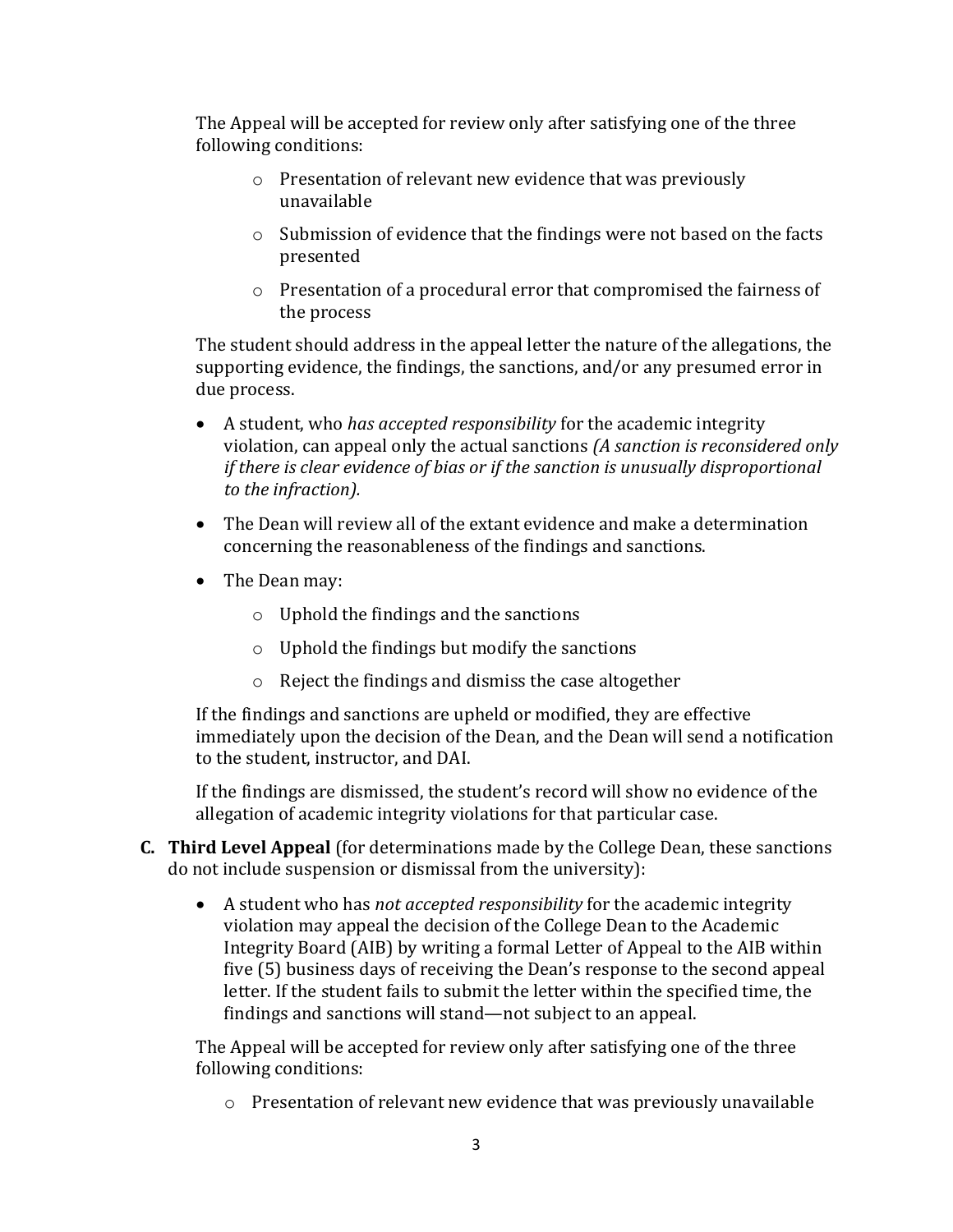- o Submission of evidence that the findings were not based on the facts presented
- o Presentation of a procedural error that compromised the fairness of the process

The student should address in the appeal letter the nature of the allegations, the supporting evidence, the findings, the sanctions and/or any presumed error in due process.

 A student, who *has accepted responsibility* for the academic integrity violation, can appeal only the actual sanctions *(A sanction is reconsidered only if there is clear evidence of bias or if the sanction is unusually disproportional to the infraction).* 

The AIB will review all of the extant evidence and make a determination concerning the reasonableness of the findings and sanctions.

- The AIB may:
	- o Uphold the findings and the sanctions
	- $\circ$  Uphold the findings but modify the sanctions
	- o Reject the findings and dismiss the case altogether

If the findings and sanctions are upheld or modified, they are effective immediately upon the decision of the AIB, and the DAI will send a notification to the student, instructor, and college Dean.

If the findings are dismissed, the student's record will not show no evidence of the allegation of academic integrity violations for that particular case.

The decision of the AIB is final.

## **Track II: For sanctions that may include separation from the university**

- **A. First Level Appeal** (for determinations made by the AIB; these sanctions may include suspension or dismissal from the university):
	- A student who *does not accept* responsibility for the academic integrity violation may appeal the decision of the AIB to the College Dean by writing a formal Letter of Appeal to the Dean within five (5) business days of receiving the final sanctions letter. If the student fails to submit the letter within the specified time, the findings and sanctions will stand--not subject to an appeal.
	- The student should include in the letter a summary of the academic integrity incident, the nature of the allegations, the supporting evidence, and the reasons they are challenging the findings and/or sanctions.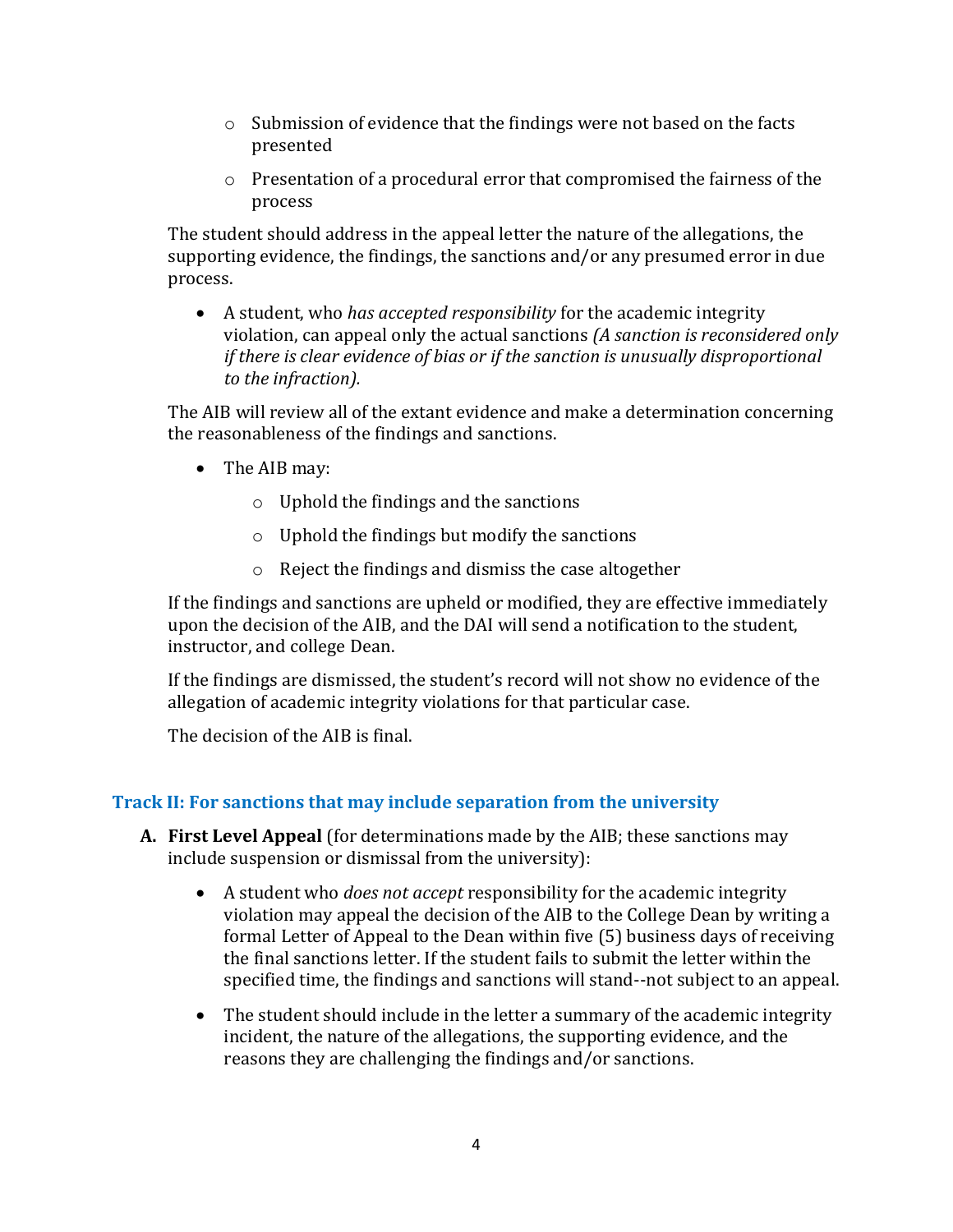- A student who *has accepted responsibility* for the academic integrity violation can appeal only the sanctions *(A sanction is reconsidered only if there is clear evidence of bias or if the sanction is unusually disproportional to the infraction).*
- The College Dean will review all the extant evidence and make a determination only on the evidence and written record that was used to determine the original findings and sanctions.
- The College Dean may:
	- o Uphold the findings and the sanctions
	- o Uphold the findings but modify the sanctions
	- o Reject the findings and dismiss the case altogether

If the findings and sanctions are upheld or modified, they are effective immediately upon the decision of the Dean, and the Dean will send a notification to the student, instructor, and DAI.

If the findings are dismissed, the student's record will show no evidence of the allegation of academic integrity violations for that particular case.

- **B. Second Level Appeal** (for determinations made by the College Dean; these sanctions may include suspension or dismissal from the university).
	- A student who *does not accept* responsibility for the academic integrity violation may appeal the decision of the College Dean to the University Provost by writing a formal Letter of Appeal to the University Provost within five (5) business days of receiving the Dean's response to the initial appeal letter. If the student fails to submit the letter within the specified time, the findings and sanctions will stand--not subject to an appeal.

The Appeal will be accepted for review only after satisfying one of the three following conditions:

- $\circ$  Presentation of relevant new evidence that was previously unavailable
- o Submission of evidence that the findings were not based on the facts presented
- o Presentation of a procedural error that compromised the fairness of the process

The student should address in the letter the nature of the allegations, the supporting evidence, the findings, the sanctions, and/or any presumed error in due process.

 A student who *has accepted responsibility* for the academic integrity violation can appeal only the sanctions *(A sanction is reconsidered only if there is clear*